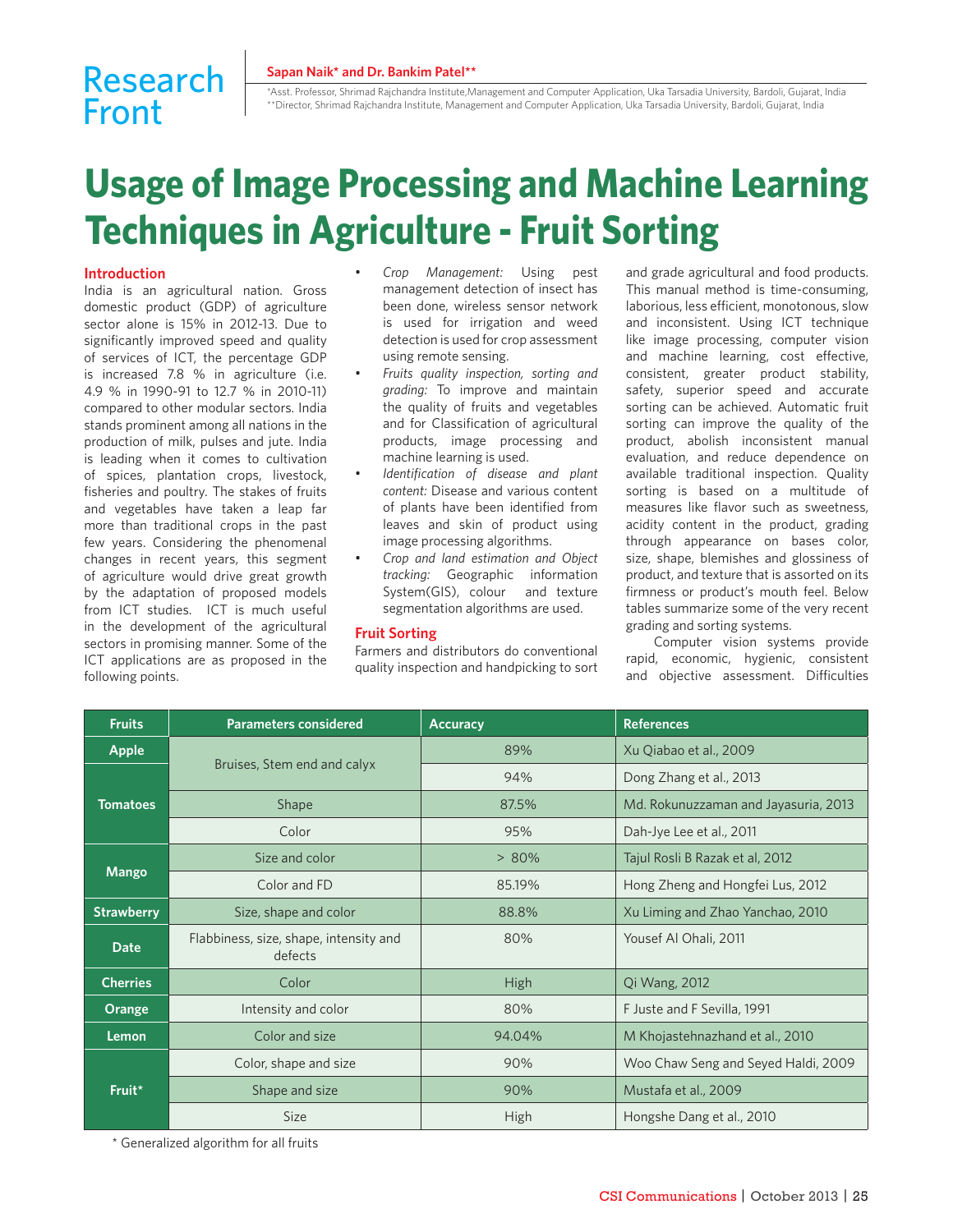still exist in this field due to relativity slow commercial uptake of computer vision technology and processing speeds still fail to meet modern manufacturing requirements in all sectors. A model for sorting is proposed in order to overcome drawback of current grading systems which are,

- Current sorting systems are not accurate (max. accuracy achieved 95%)
- Very few parameters like size and color are considered for grading systems
- Still all are under research laboratories
- Most of research and development of automated agriculture product sorting has been done outside India
- The sorting of fruits is still performed manually in India
- No grading system is yet available for fruits like chikoo, sugarcane and grapes etc that are exported to other countries from India

# **Proposed Model**

As shown in figure, firstly fruits are collected in a chamber. From the chamber it moves through escalators safely where the weight of the fruit gets estimated. It moves towards another chamber where the image of fruit is captured by more than one camera in different angle. For detecting fruit growth (raw or ripped), smell of the fruit is detected by sensors of wireless sensor network. Image is then processed where various algorithms are applied on image for finding expected features like size, depth, 3D model, texture and color.

For finding different features of fruit image following steps should be applied,

1. Image segmentation algorithm can be applied on captured image. Histogram thresolding, feature space clustering, Region based approach; Edge detection approach, fuzzy approach and neural network approach are the examples of segmentation methods.

- 2. From the segmented image, size parameter can be identified using machine vision by measuring projected area, perimeter or diameter.
- 3. Shape feature can be identified using contour based methods like chain code, B-spine, Hausdorff distance, Fourier descriptor, etc. or region based methods like convex hull, medial axis, Legendre moments, shape matrix etc.
- 4. On moving up to next, color feature can be identified using color features of fruits and vegetables included mean, variance, ranges of the red, green, and blue color primaries (RGB color model) and the derived hue, saturation, and intensity values (HSI color model).
- 5. Skin disease and defects can be found out using skin texture identification methods.
- 6. Image descriptors like global color histogram; Unser's descriptors, color g



Fig: Proposed model for automated fruit sorting